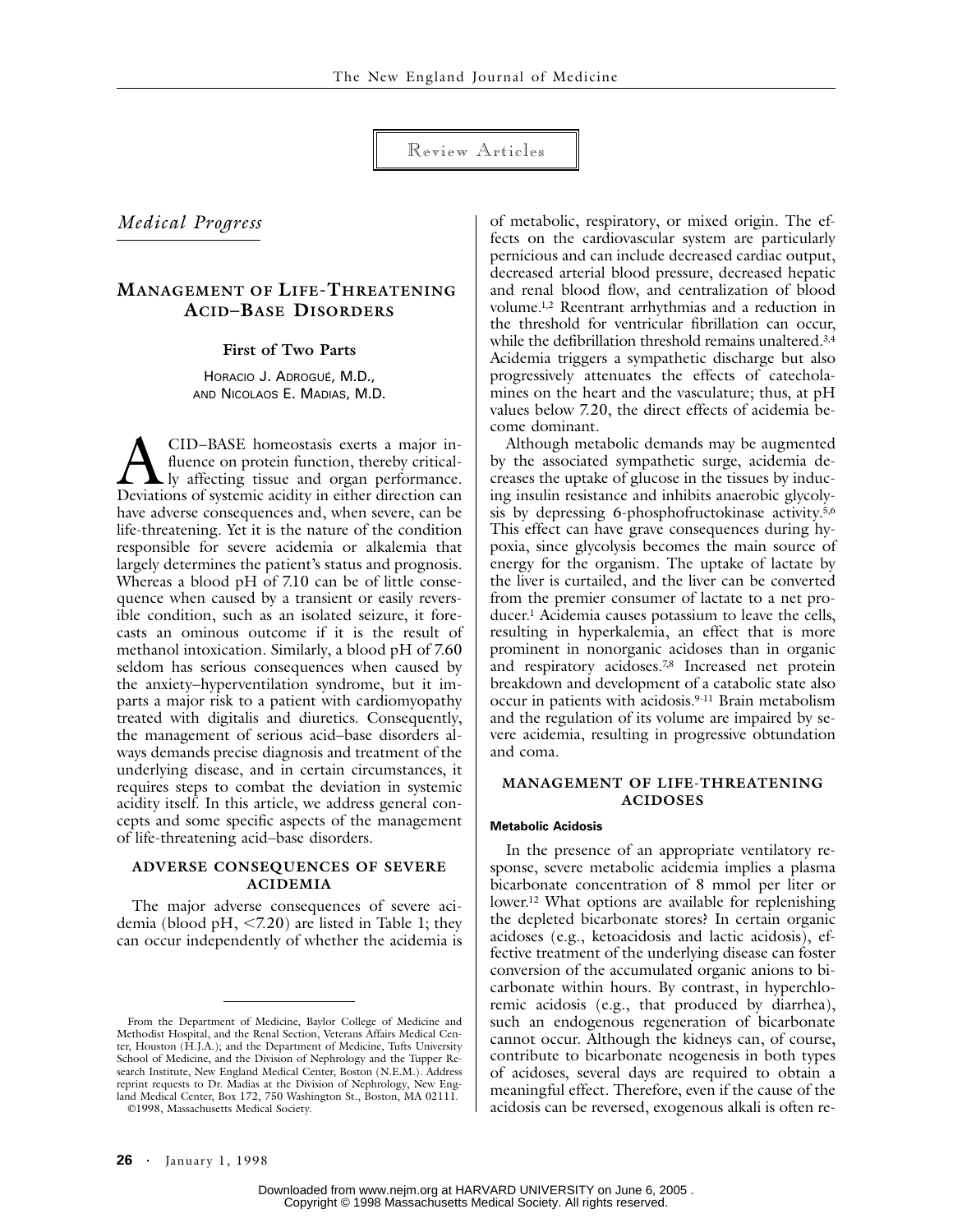quired for the prompt attenuation of severe acidemia.

## **Alkali Therapy**

The goal of alkali therapy is to prevent or reverse the detrimental consequences of severe acidemia, especially those affecting the cardiovascular system (Table 1). In moderating acidemia, the physician buys time, thus allowing general and cause-specific measures as well as endogenous reparatory processes to take effect. Alkali therapy also provides a measure of safety against additional acidifying stresses caused by a further decrease in plasma bicarbonate or an increase in the partial pressure of arterial carbon dioxide.1,13,14

Currently, intravenous sodium bicarbonate is the mainstay of alkali therapy. Other alkalinizing salts, such as sodium lactate, citrate, or acetate, are not reliable substitutes, since their alkalinizing effect depends on oxidation to bicarbonate, a process that can be seriously impaired in several clinical conditions (e.g., liver disease and circulatory failure).

How much bicarbonate need be dispensed? Because the administration of sodium bicarbonate entails certain risks, it should be given judiciously in amounts that will return blood pH to a safer level of about 7.20. To accomplish this goal, plasma bicarbonate must be increased to 8 to 10 mmol per liter. There is no simple prescription for reaching this target, since several ongoing, and at times competing, processes can affect the acid–base status (e.g., increased net lactic acid production, vomiting, or renal failure), and the apparent space of distribution of infused bicarbonate is variable. (The apparent space of distribution is calculated by dividing the administered alkali load, in millimoles per kilogram of body weight, by the observed change in the plasma bicarbonate concentration, in millimoles per liter, and multiplying the ratio by 100.) Whereas patients with very low plasma bicarbonate concentrations can have a bicarbonate space of 100 percent of body weight or greater, others with less severe metabolic acidosis have a space closer to 50 percent of body weight, the normal value.15

Being mindful of overtreatment, we recommend that, as the starting point, bicarbonate space be taken to be 50 percent of body weight. Thus, to raise the plasma bicarbonate concentration from 4 to 8 mmol per liter in a 70-kg patient, one should administer  $4 \times 70 \times 0.5$ , or 140, mmol of sodium bicarbonate. Except in cases of extreme acidemia, sodium bicarbonate should be dispensed as an infusion (over a period of several minutes to a few hours) rather than a bolus. Follow-up monitoring of the patient's acid–base status will determine additional alkali requirements. About 30 minutes must elapse after the infusion of bicarbonate is completed before its clinical effect can be judged.15

#### **TABLE 1.** MAJOR ADVERSE CONSEQUENCES OF SEVERE ACIDEMIA.

| Cardiovascular                                     |
|----------------------------------------------------|
| Impairment of cardiac contractility                |
| Arteriolar dilatation, venoconstriction, and cen-  |
| tralization of blood volume                        |
| Increased pulmonary vascular resistance            |
| Reductions in cardiac output, arterial blood       |
| pressure, and hepatic and renal blood flow         |
| Sensitization to reentrant arrhythmias and reduc-  |
| tion in threshold of ventricular fibrillation      |
| Attenuation of cardiovascular responsiveness to    |
| catecholamines                                     |
| Respiratory                                        |
| Hyperventilation                                   |
| Decreased strength of respiratory muscles and pro- |
| motion of muscle fatigue                           |
| Dyspnea                                            |
| Metabolic                                          |
| Increased metabolic demands                        |
| Insulin resistance                                 |
| Inhibition of anaerobic glycolysis                 |
| Reduction in ATP synthesis                         |
| Hyperkalemia                                       |
| Increased protein degradation                      |
| Cerebral                                           |
| Inhibition of metabolism and cell-volume           |
| regulation                                         |
| Obtundation and coma                               |

## **Risks of Sodium Bicarbonate Therapy**

The administration of sizable amounts of sodium bicarbonate is associated with certain risks.1,13,14,16 Infusion of the usual undiluted 1*N* preparation (containing 1000 mmol of sodium bicarbonate per liter) can give rise to hypernatremia and hyperosmolality. This complication can be avoided by adding two 50-ml ampules of sodium bicarbonate (each containing 50 mmol of sodium bicarbonate) to 1 liter of 0.25 *N* sodium chloride or three ampules to 1 liter of 5 percent dextrose in water, thereby rendering these solutions nearly isotonic. Alkali therapy can lead to extracellular-fluid volume overload, especially in patients with congestive heart failure or renal failure. Administration of loop diuretics may prevent or treat this complication. If adequate diuresis cannot be established, hemofiltration or dialysis may be required. "Overshoot" alkalosis, in which an abrupt and poorly tolerated transition from severe acidemia to alkalemia develops, can result from overly aggressive alkali loading (especially when compounded by endogenous regeneration of bicarbonate from accumulated organic anions) and persistent hyperventilation (Fig.  $1$ ).

Alkali stimulates 6-phosphofructokinase activity and organic acid production, effects that must be considered in the management of lactic acidosis and ketoacidosis.6,17 Such effects are usually viewed as nonsalutary, since they limit the alkalinizing action of bicarbonate. However, alkali-induced stimulation of 6-phosphofructokinase activity may allow the par-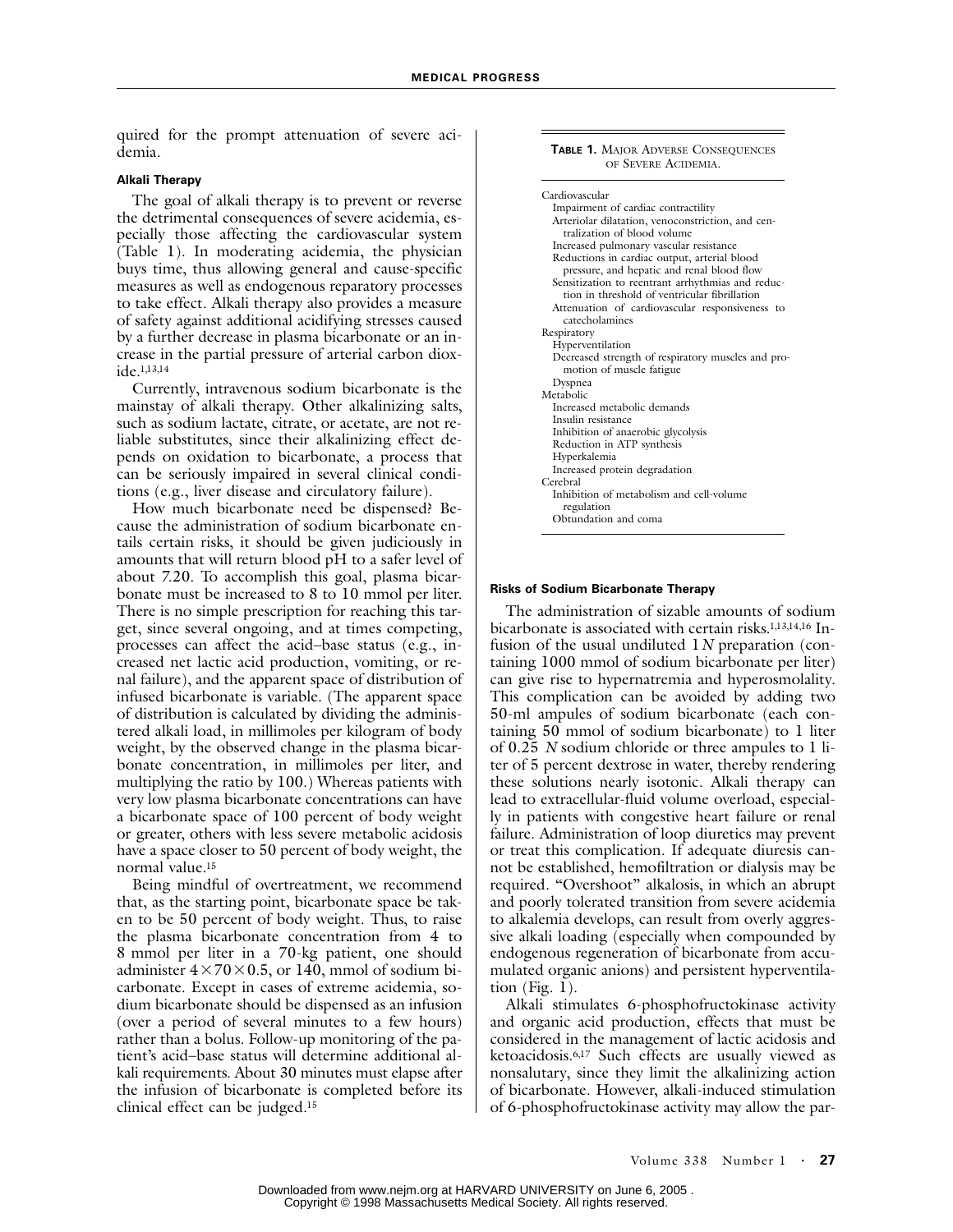

**Figure 1.** Schematic Illustration of "Overshoot" Alkalosis.

From left to right, the panels depict normal acid–base status; severe, high-anion-gap, organic acidosis (e.g., lactic acidosis); a rise in plasma bicarbonate to a higher than appropriate concentration after the administration of excessive amounts of sodium bicarbonate; and "overshoot" alkalosis resulting from a further rise in plasma bicarbonate (caused by partial conversion of the accumulated organic anion to bicarbonate) and persistent hyperventilation.  $A<sup>-</sup>$  denotes unmeasured plasma anions, and PaCO<sub>2</sub> partial pressure of arterial carbon dioxide. The numbers within the bars give ion concentrations in millimoles per liter.

tial regeneration of depleted ATP stores in vital organs (e.g., in cases of tissue hypoperfusion and hypoxemia), thereby fostering survival.

Buffering of protons by bicarbonate releases carbon dioxide ( $HCO_3^- + H^+ \rightarrow H_2CO_3 \rightarrow H_2O + CO_2$ ) and can raise the prevailing partial pressure of carbon dioxide in body fluids. This effect can be consequential in patients with limited ventilatory reserve, those in advanced circulatory failure, or those undergoing cardiopulmonary resuscitation. Under these circumstances, paradoxical worsening of intracellular (and even extracellular) acidosis can occur if the fractional increase in partial pressure of carbon dioxide exceeds the fractional increase in the bicarbonate concentration. This counterproductive effect may be evident only in mixed venous blood, which better reflects the acid–base status of the tissues.18,19

#### **Alternative Alkalinizing Agents**

Concern about the carbon dioxide–producing effect of bicarbonate led to the development of Carbicarb, which consists of equimolar concentrations of sodium bicarbonate and sodium carbonate.20-22 Because carbonate is a stronger base, it is used in preference to bicarbonate for buffering hydrogen ions, generating bicarbonate rather than carbon dioxide in the process  $(CO_3^{2-} + H^+ \rightarrow HCO_3^-)$ . In addition, the carbonate ion can react with carbonic acid, thereby consuming carbon dioxide  $(CO_3^2$ <sup>-</sup> +  $H_2CO_3 \rightarrow 2HCO_3^-$ ). Thus, Carbicarb limits but does not eliminate the generation of carbon dioxide. In experimental lactic acidosis, Carbicarb increased blood and intracellular pH with little or no rise in the arterial or venous partial pressure of carbon dioxide.23,24 However, the risks of hypervolemia and hypertonicity are similar with the two alkalinizing agents, and neither agent prevented the progressive reduction in myocardial-cell pH in animals with ventricular fibrillation.25,26 Clinical experience with Carbicarb is limited, and this product is not yet commercially available for clinical use.

Another carbon dioxide–consuming alkalinizing agent is THAM, a commercially available solution of 0.3 *N* tromethamine.27,28 This sodium-free solu-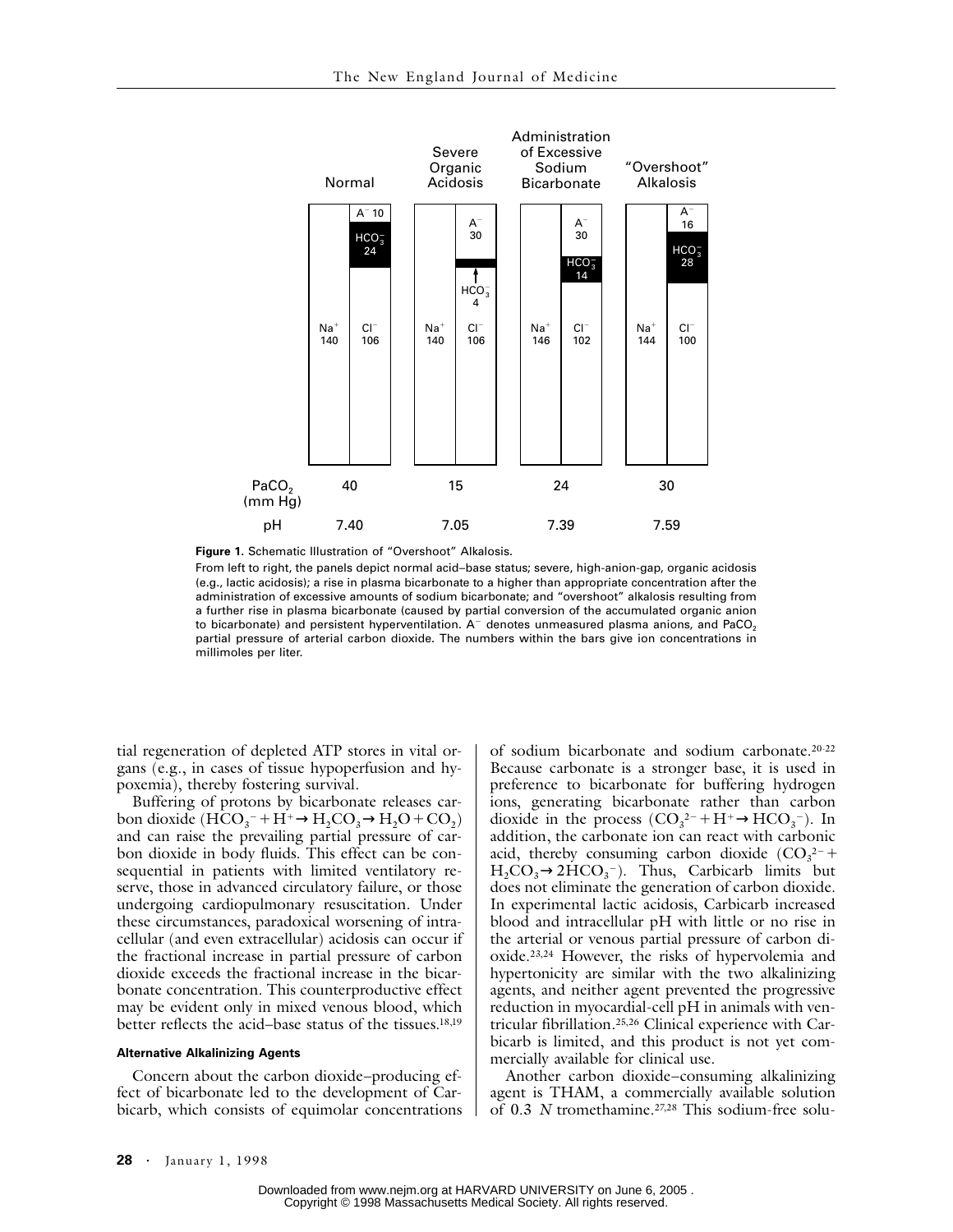

**Figure 2.** Changes in Acid–Base and Electrolyte Composition in Patients with Respiratory Acidosis. From left to right, the panels depict normal acid–base status; adaptation to an acute rise in the partial pressure of arterial carbon dioxide (PaCO<sub>2</sub>) to 80 mm Hg; adaptation to a long-term rise in PaCO<sub>2</sub> to 80 mm Hg; superimposition of an acute further increment in PaCO<sub>2</sub> (to a level of 100 mm Hg) in the same patient; and posthypercapnic alkalosis resulting from an abrupt reduction in PaCO<sub>2</sub> to the level of 40 mm Hg in the same patient.  $A^-$  denotes unmeasured plasma anions. The numbers within the bars give ion concentrations in millimoles per liter.

tion buffers both metabolic acids (THAM+H+ $\rightarrow$ THAM<sup>+</sup>) and respiratory acids (THAM+H<sub>2</sub>CO<sub>3</sub> $\rightarrow$  $THAM^+ + HCO_3^-$ ). Like Carbicarb, THAM limits carbon dioxide generation and increases both extracellular and intracellular pH. Nevertheless, THAM has not been documented to be clinically more efficacious than bicarbonate. In fact, serious side effects, including hyperkalemia, hypoglycemia, ventilatory depression, local injury in cases of extravasation, and hepatic necrosis in neonates, markedly limit its usefulness.27

#### **Specific Disorders**

#### *Lactic Acidosis*

Conventionally, two broad types of lactic acidosis are recognized: type A, in which there is evidence of impaired tissue oxygenation, and type B, in which no such evidence is apparent.29-31 However, inadequate tissue oxygenation may at times defy clinical detection, and tissue hypoxia can be a part of the pathogenesis of certain conditions that cause type B lactic acidosis. Thus, the distinction between the two types is occasionally blurred. Most cases of lactic acidosis are caused by tissue hypoxia arising from circulatory failure. Both overproduction and underuse of lactic acid contribute to its accumulation. In turn, the resultant acidemia, when severe, compounds the hemodynamic disarray and further suppresses lactate consumption by the liver and the kidneys, thereby establishing an ominous vicious circle.1,29-32 Experimental data have implicated the lactate ion itself, in addition to the acidemia associated with lactic acid, as a contributor to circulatory malfunction.33-35 Therapy should focus primarily on securing adequate tissue oxygenation and on identifying and treating the underlying cause.1,29-32,36 Improvement of tissue oxygenation may require a number of measures, including maintenance of a high inspired oxygen fraction, ventilator support, repletion of the volume of extracellular fluid, afterload-reducing agents, and inotropic compounds such as dopamine and dobutamine. Drugs causing vasoconstriction (such as norepinephrine) should be avoided, since they can worsen tissue hypoxia.<sup>1,29,30</sup>

Cause-specific measures should be instituted promptly, including antibiotics for sepsis; operative intervention for trauma or tissue ischemia; dialytic removal of certain toxins, such as methanol and ethylene glycol; discontinuation of metformin and nitroprusside; administration of insulin in patients with diabetes mellitus; glucose infusion in those with alco-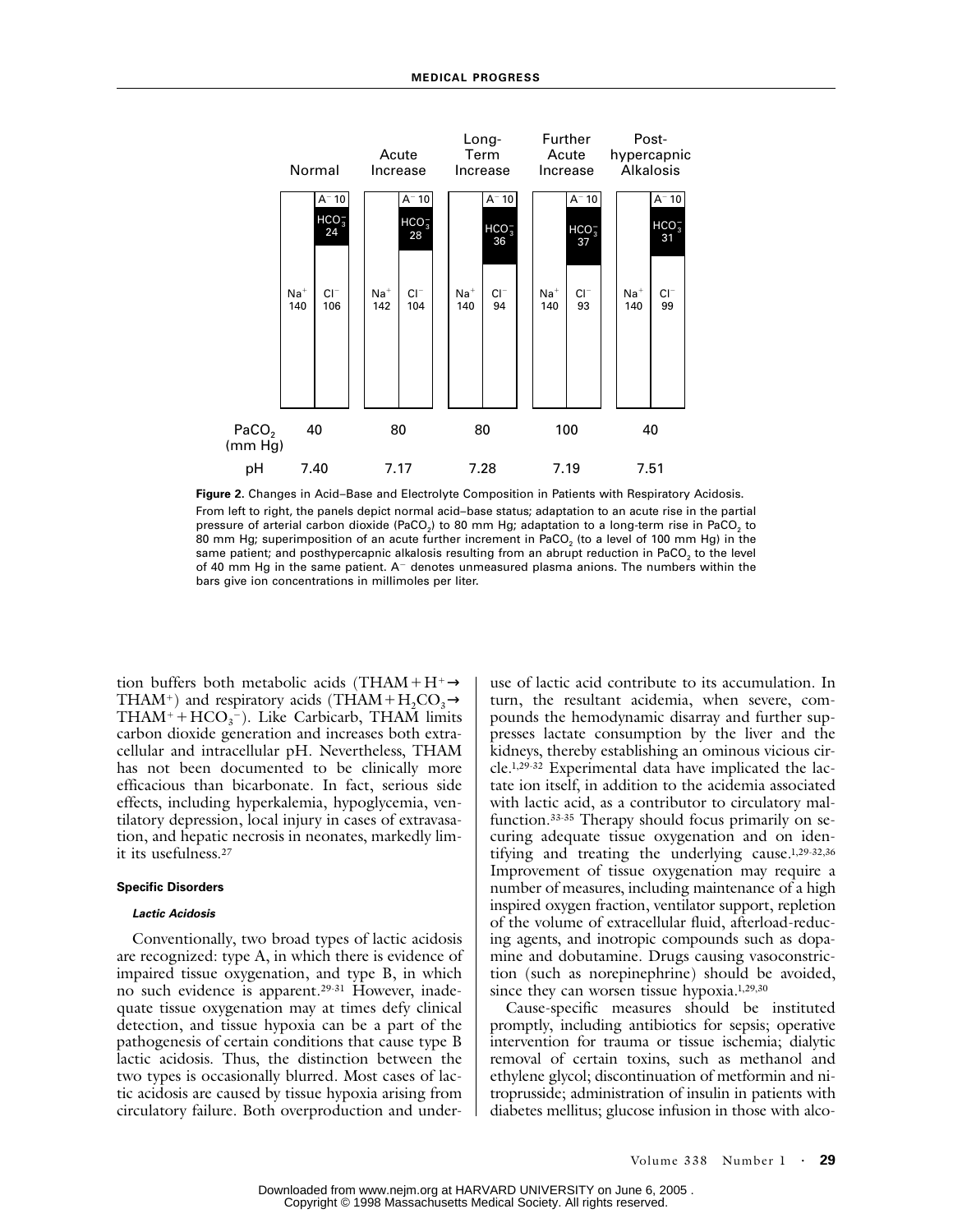holism and certain forms of congenital lactic acidosis; correction of thiamine deficiency in cases of ethanol intoxication, short-bowel syndrome, fulminant beriberi, and pyruvate dehydrogenase deficiency; a low-carbohydrate diet and antibiotics in cases of D-lactic acidosis (for example, with short-bowel syndrome); and treatment of an underlying cancer or pheochromocytoma.1,29,30,37

In the presence of severe metabolic acidemia, these measures should be supplemented by the cautious administration of sodium bicarbonate, initially at a dose of no more than 1 to 2 mmol per kilogram of body weight, given as an infusion rather than as a bolus.1,13,32 Infusion of additional sodium bicarbonate should be guided by careful monitoring of the patient's acid–base status. Amelioration of extreme acidemia with alkali should be regarded as a temporizing measure adjunctive to cause-specific measures. Particular restraint should be exercised in using alkali during cardiopulmonary resuscitation; the markedly reduced pulmonary blood flow can lead to retention of some of the carbon dioxide generated in the process of buffering, potentially exacerbating the prevailing acidosis.26

There is considerable excitement about the therapeutic potential of dichloroacetate in lactic acidosis. This investigational agent stimulates pyruvate kinase, thereby accelerating the oxidation of pyruvate to acetyl–coenzyme A.1,32 Although the effects of dichloroacetate in experimental lactic acidosis were impressive, and the initial clinical observations were promising, a controlled clinical study failed to demonstrate a substantial advantage of dichloroacetate over conventional management of lactic acidosis.38

The prognosis of patients with lactic acidosis remains ominous, because the underlying disease frequently cannot be managed effectively. Its development should therefore be prevented by maintaining adequate fluid balance, optimizing cardiorespiratory function, managing infection, and being cautious when prescribing drugs that promote lactic acidosis. Particular attention should be paid to patients at special risk for lactic acidosis, such as those with diabetes mellitus or advanced cardiac, respiratory, renal, or hepatic disease.

#### *Diabetic Ketoacidosis*

Insulin administration is the cornerstone of the treatment of diabetic ketoacidosis.39 Water, sodium, and potassium deficits should also be replaced. Alkali should not be administered routinely, since the metabolism of the retained ketoacid anions in response to insulin therapy results in swift regeneration of bicarbonate with partial or complete resolution of the acidemia.40 Indeed, the administration of alkali may even delay recovery by augmenting hepatic ketogenesis.17 Nonetheless, small amounts of bicarbonate may benefit patients with marked aci-

demia (blood  $pH$ , <7.10), in whom decreased myocardial performance can worsen tissue perfusion. Patients with a substantial component of hyperchloremic acidosis (i.e., those with a relatively normal anion gap) due to urinary loss of ketoacid anions with sodium or potassium can benefit from alkali therapy, even when acidemia is moderately severe. In these patients, endogenous correction of the hypobicarbonatemia depends largely on increased renal acid excretion, a process requiring several days for completion.41-43

#### *Alcoholic Ketoacidosis*

Alcoholic ketoacidosis can induce severe hypobicarbonatemia that largely corrects itself spontaneously with the provision of nutrients and interruption of ethanol intake.<sup>44</sup> The infusion of dextrose stimulates insulin secretion but inhibits glucagon secretion, thereby promoting the regeneration of bicarbonate stores from the metabolism of retained ketoacid anions. The administration of saline will repair the existing extracellular-fluid volume deficit and thus suppress counterregulatory hormones that enhance ketoacidosis; the often coexisting element of lactic acidosis will also be reversed.

### *Methanol and Ethylene Glycol Intoxications*

Methanol and ethylene glycol intoxications can produce severe, high-anion-gap metabolic acidoses caused by the accumulation of toxic metabolites. Large amounts of alkali are often required to combat the severe acidemia. Additional therapeutic measures include gastric lavage, oral charcoal, intravenous or oral ethanol (which inhibits the generation of toxic metabolites from ingested alcohols because of its higher affinity for alcohol dehydrogenase), and in severe cases, single-pass hemodialysis.45 Forced diuresis can prevent acute renal failure in patients with ethylene glycol intoxication. Although it is not available in the United States, 4-methylpyrazole is a potent inhibitor of alcohol dehydrogenase that effectively reduces the generation of toxic metabolites.<sup>46</sup>

#### *Aspirin Intoxication*

Aspirin intoxication can result in respiratory alkalosis, mixed respiratory alkalosis and metabolic acidosis, or (less commonly) simple metabolic acidosis. Respiratory alkalosis is caused by direct stimulation of the respiratory center by salicylate, whereas the accumulation of lactic acid and ketoacids largely accounts for metabolic acidosis. Because the risk of death and the severity of neurologic manifestations depend on the concentration of salicylate in the central nervous system, therapy is directed at limiting further drug absorption by administering activated charcoal and promoting the exit of the toxin from the cerebral tissues by increasing the alkalinity of the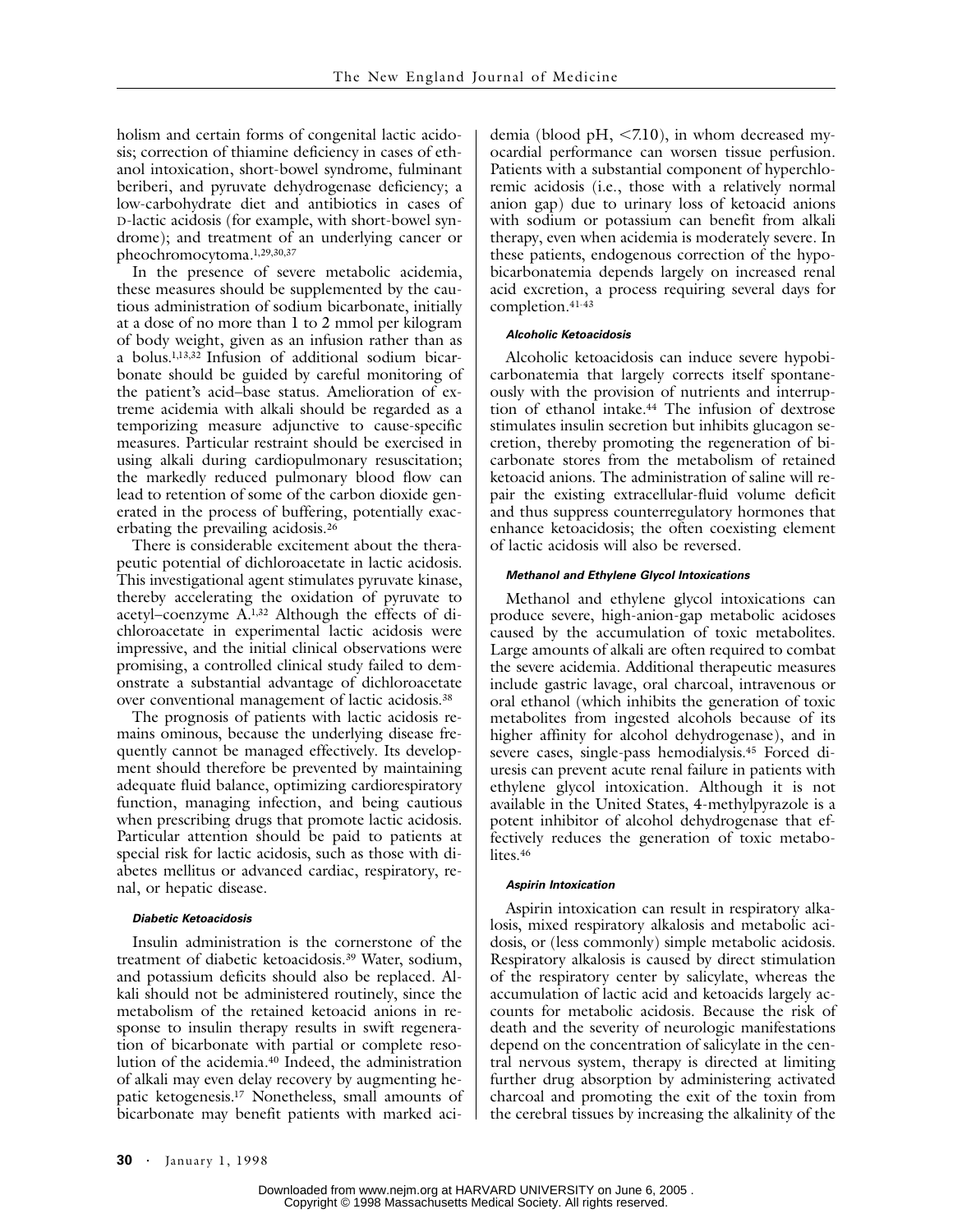blood.47 Thus, unless the blood is already alkalinized by respiratory alkalosis, sodium bicarbonate must be administered to raise the blood pH to about 7.45 to 7.50. In turn, the resultant alkalinization of the urine promotes the excretion of salicylate by minimizing the back-diffusion of salicylic acid from the lumen of the kidney tubules.48 Establishing a high urinary flow rate by means of the infusion of fluid also enhances salicylate excretion. Hemodialysis is reserved for severe cases, especially those involving renal dysfunction.45

### *Toluene Exposure*

Exposure to toluene by sniffing glue can cause severe metabolic acidosis resulting from the stepwise metabolism of toluene to benzoic acid and hippuric acid. If renal function is reasonably well maintained, swift excretion of the hippurate anion with sodium and potassium can convert a high-anion-gap acidosis to hyperchloremic acidosis simulating distal renal tubular acidosis.49

## *Bicarbonate Loss*

Loss of bicarbonate from the digestive tract can lead to marked metabolic acidosis that requires exogenous replenishment of body alkali stores, in addition to replenishment of water, sodium, and potassium. Patients with severe diarrhea (for example, from acute salmonella enteritis or cholera) and those with pancreatic allografts, in whom the exocrine pancreas drains into the urinary bladder,<sup>50</sup> have this type of acidosis. Although hyperchloremic metabolic acidosis is usually seen, a high anion gap can develop when fluid losses are profuse; hyperproteinemia, hyperphosphatemia, renal failure, and lactic acidosis all contribute to raising the plasma anion gap.41,51

# *Renal Failure*

Renal failure, especially acute renal failure in a patient in a catabolic state, can cause severe metabolic acidosis reflecting retention of the endogenous acid load. Patients with classic (type 1) renal tubular acidosis can present with profound hypobicarbonatemia and hypokalemia that require prompt administration of potassium and alkali.52 The resulting acidemia can be compounded by an inadequate ventilatory response caused by paresis of the respiratory muscles induced by potassium depletion.

# *Dilutional Acidosis*

Sizable expansion of the extracellular-fluid volume with solutions that do not contain bicarbonate can give rise to dilutional acidosis. Severe examples of this entity have recently been identified as a complication of aggressive volume resuscitation in patients with right ventricular myocardial infarction.<sup>53</sup> Provision of the requisite amounts of sodium bicarbonate in the infusate should prevent this complication.

## **Respiratory Acidosis**

Respiratory acidosis is observed whenever carbon dioxide excretion by the lungs lags behind carbon dioxide production, resulting in positive carbon dioxide balance. The rise in the partial pressure of arterial carbon dioxide elicits an acute increase in plasma bicarbonate that originates from buffering mechanisms, but the overall magnitude of this adaptation is quite small (Fig. 2).54-56 When hypercapnia is sustained, the plasma bicarbonate concentration is amplified markedly as a result of up-regulation of renal acidification.54,57-59 Three to five days are required for this adaptation, with increased acid excretion and chloruresis generating the hypochloremic hyperbicarbonatemia characteristic of chronic hypercapnia (Fig. 2). Consequently, life-threatening acidemia of respiratory origin occurs during severe, acute respiratory acidosis or during respiratory decompensation in patients with chronic hypercapnia.

Acute respiratory acidosis develops as a consequence of upper- or lower-airway obstruction, status asthmaticus, severe alveolar defects such as those occurring in pneumonia or pulmonary edema, central nervous system depression, neuromuscular impairment, and ventilatory restriction (as in patients with rib fractures with flail chest).54,60 The alveolar-gas equation predicts that the rise in the partial pressure of arterial carbon dioxide will cause obligatory hypoxemia in patients breathing room air. The resultant fall in the partial pressure of arterial oxygen limits hypercapnia to approximately 80 to 90 mm Hg; a higher partial pressure of arterial carbon dioxide imposes a partial pressure of arterial oxygen that is incompatible with life.60,61 Under these circumstances, it is hypoxemia, not hypercapnia or acidemia, that poses the principal threat to life. Consequently, oxygen administration represents a critical element in the management of respiratory acidosis. Whenever possible, treatment must be directed at removing or ameliorating the underlying cause. Immediate therapeutic efforts should focus on securing a patent airway and restoring adequate oxygenation by delivering an oxygen-rich inspired mixture. Mechanical ventilation must be initiated in the presence of apnea, severe hypoxemia unresponsive to conservative measures, or progressive respiratory acidosis (partial pressure of arterial carbon dioxide,  $>80$  mm Hg).<sup>54,60,61</sup>

Chronic hypercapnia results from many conditions, including chronic obstructive or restrictive pulmonary diseases, upper-airway obstruction, central nervous system depression, neuromuscular impairment, and abnormal chest-wall mechanics.<sup>60,61</sup> Respiratory decompensation in patients with these conditions, commonly resulting from infection, use of narcotics, or uncontrolled oxygen therapy, superimposes an acute element of carbon dioxide retention and acidemia on the chronic base-line disorder (Fig. 2). Progressive narcosis and coma, known as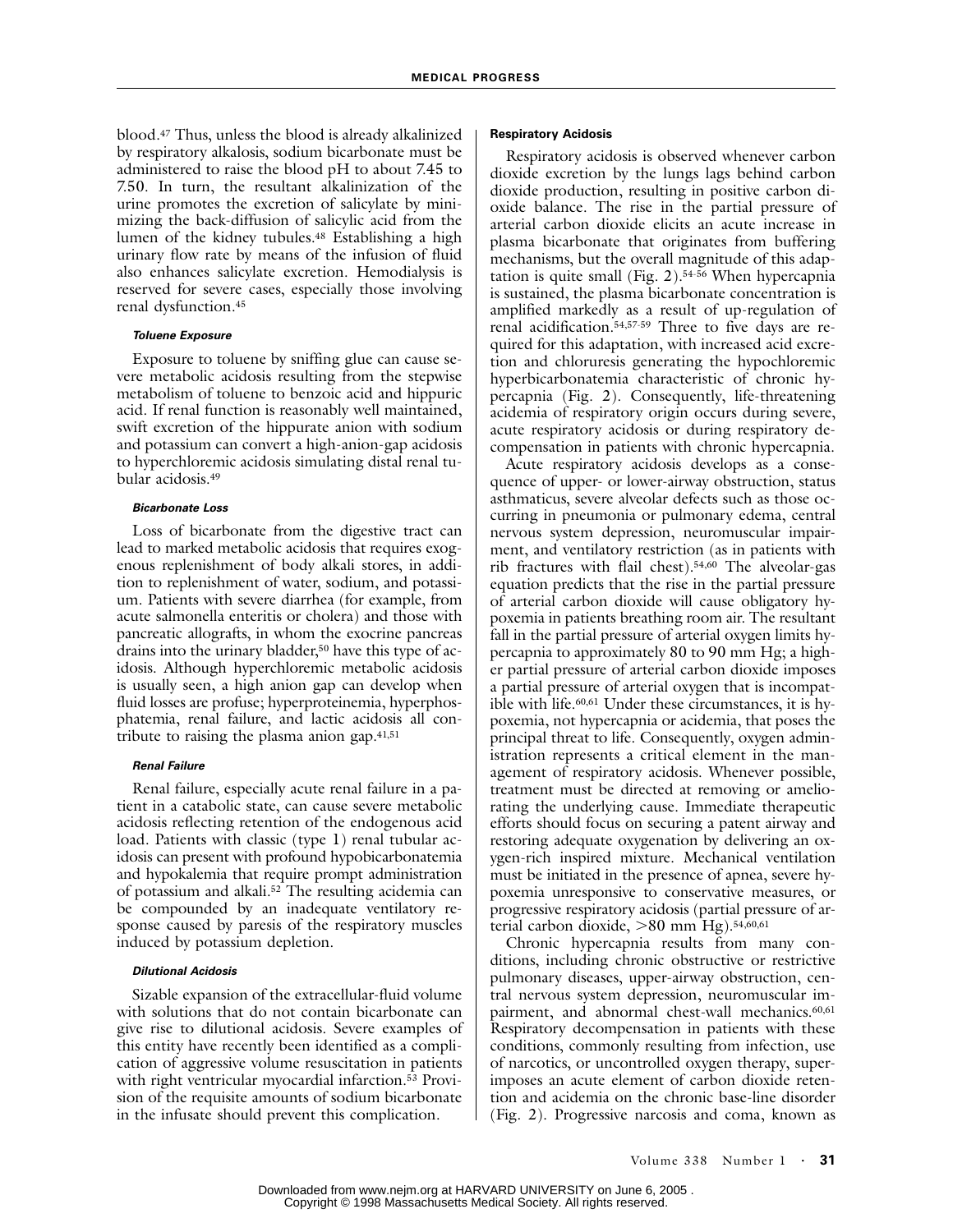hypercapnic encephalopathy, can ensue. Management of respiratory decompensation depends on the cause, severity, and rate of progression of carbon dioxide retention.61 Vigorous treatment of pulmonary infections, bronchodilator therapy, and removal of secretions can offer considerable benefit. Naloxone will reverse the suppressive effect of narcotic agents on ventilation. Avoidance of tranquilizers and sedatives, gradual reduction of supplemental oxygen (aiming at a partial pressure of arterial oxygen of about 60 mm Hg), and treatment of a superimposed element of metabolic alkalosis will optimize the ventilatory drive.

Whereas an aggressive approach that favors the early use of ventilator assistance is most appropriate for patients with acute respiratory acidosis, a more conservative approach is advisable in those with chronic diseases that limit pulmonary reserve, because of the great difficulty often encountered in weaning such patients from ventilators. However, if the patient is obtunded or unable to cough, and if hypercapnia and acidemia are worsening, mechanical ventilation should be instituted. Minute ventilation should be raised so that the partial pressure of arterial carbon dioxide gradually returns to near its long-term base line and excretion of excess bicarbonate by the kidneys is accomplished (assuming that chloride is provided).60,61 By contrast, overly rapid reduction in the partial pressure of arterial carbon dioxide risks the development of posthypercapnic alkalosis (Fig. 2), with potentially serious consequences. Should posthypercapnic alkalosis develop, it can be ameliorated by providing chloride, usually as the potassium salt, and administering the bicarbonate-wasting diuretic acetazolamide at doses of 250 to 375 mg once or twice daily. Noninvasive mechanical ventilation with a nasal or facial mask is being used with increasing frequency to avert the possible complications of endotracheal intubation.<sup>61</sup>

## *Permissive Hypercapnia*

It has long been standard practice to prescribe tidal volumes two to three times normal (i.e., 10 to 15 ml per kilogram) when instituting mechanical ventilation for patients with acute respiratory distress syndrome, severe airway obstruction, or other types of respiratory failure. This approach is being challenged by data indicating that alveolar overdistention can cause tissue injury, culminating in increased microvascular permeability and lung rupture.62,63 Although the evidence is incomplete, there is a growing tendency to prescribe tidal volumes of 5 to 7 ml per kilogram (or less) to achieve a plateau airway pressure no higher than 35 cm of water. Because an increase in the partial pressure of arterial carbon dioxide might ensue, the strategy is referred to as permissive hypercapnia or controlled hypoventilation. The severity of carbon dioxide retention varies widely in different reports, but the partial pressure of arterial carbon dioxide rarely exceeds 80 mm Hg.

Uncontrolled clinical trials and a preliminary report of a randomized study suggest that permissive hypercapnia results in lower morbidity and mortality than conventional mechanical ventilation.64,65 However, the available results remain inconclusive. The increased respiratory drive associated with permissive hypercapnia causes extreme discomfort, making sedation necessary. Because the patients commonly require neuromuscular blockade as well, accidental disconnection from the ventilator can cause sudden death. Furthermore, after the neuromuscular-blocking agent is discontinued, there may be weakness or paralysis for several days or weeks. There are several contraindications to the use of permissive hypercapnia, including cerebrovascular disease, brain edema, increased intracranial pressure, and convulsions; depressed cardiac function and arrhythmias; and severe pulmonary hypertension. It is important to note that most of these entities can develop as adverse effects of permissive hypercapnia itself,62,63 especially when hypercapnia is associated with substantial acidemia. In fact, some experimental evidence indicates that correction of acidemia attenuates the adverse hemodynamic effects of permissive hypercapnia.<sup>66</sup> It appears prudent, although still controversial, to keep the blood pH at approximately 7.30 by administering intravenous alkali when controlled hypoventilation is prescribed.67

### *Alkali Therapy*

The presence of an element of metabolic acidosis is the primary indication for alkali therapy in patients with respiratory acidosis. However, this practice entails some risks, including pH-mediated depression of ventilation, enhanced carbon dioxide production from bicarbonate decomposition, and volume expansion. Yet alkali therapy may have a special role in patients who have acidemia and severe bronchospasm from any cause by restoring the responsiveness of the bronchial musculature to beta-adrenergic agonists,60,61 as well as in patients treated with controlled hypoventilation. The use of THAM has been suggested in patients with chronic hypercapnia, because of its theoretical potential to decrease the partial pressure of arterial carbon dioxide. However, this expectation has not been borne out.54 The resultant decrease in alveolar ventilation worsens hypoxemia and offsets the disposal of carbonic acid that is due to the buffering effect of THAM.

## **Mixed Acidoses**

Coexistent respiratory acidosis and metabolic acidosis can be observed in several clinical conditions, including cardiorespiratory arrest, chronic obstructive pulmonary disease complicated by circulatory failure or sepsis, severe pulmonary edema, combined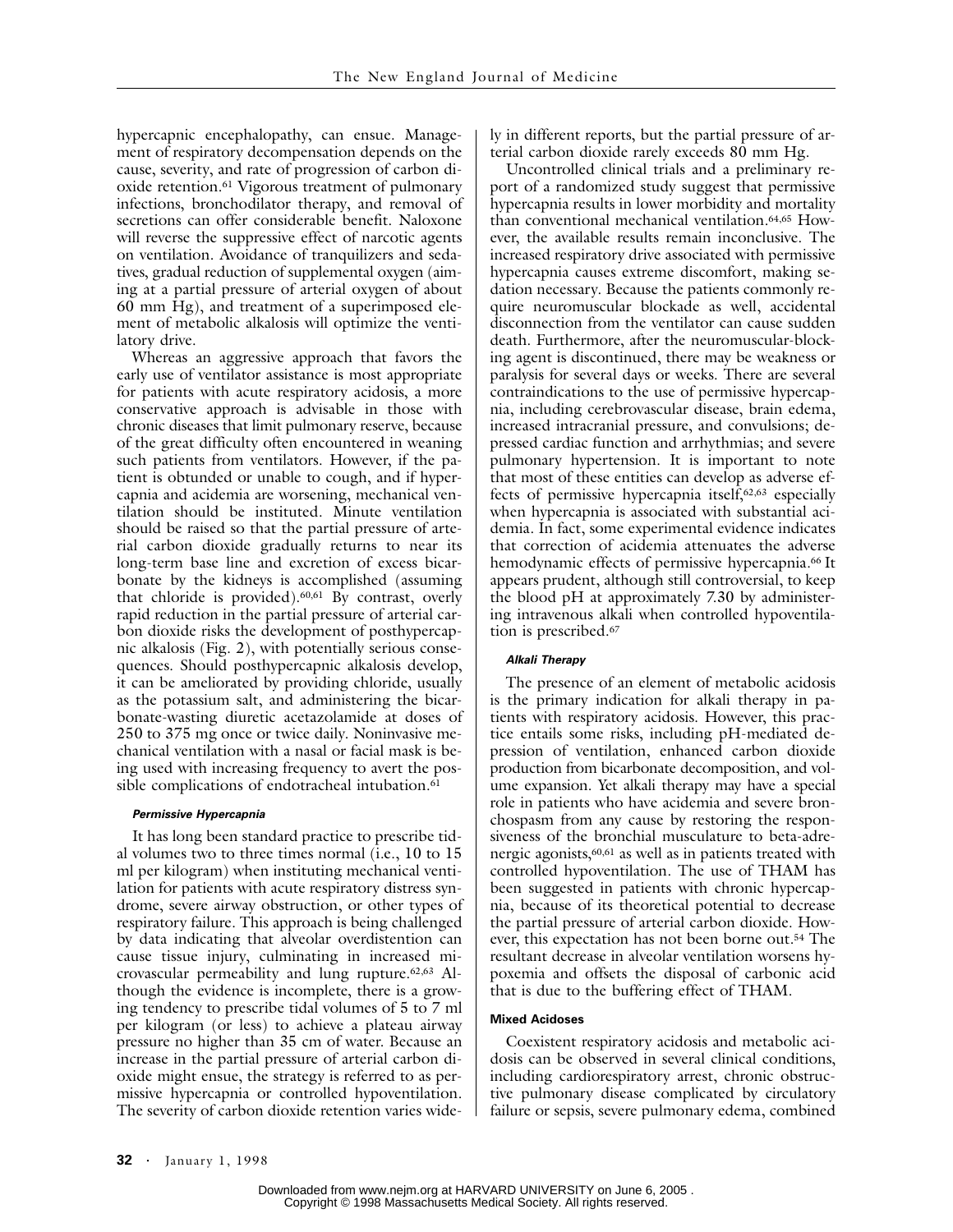respiratory and renal failure, diarrhea or renal tubular acidosis complicated by hypokalemic paresis of the respiratory muscles, and poisoning with various toxic agents and drugs.68 The additive effects on blood acidity of primary hypercapnia, on the one hand, and the bicarbonate deficit, on the other, can produce profound acidemia requiring prompt therapy. Whenever possible, treatment must be targeted at both components of the mixed acidosis.

## **REFERENCES**

**1.** Madias NE. Lactic acidosis. Kidney Int 1986;29:752-74.

**2.** Orchard CH, Kentish JC. Effects of changes of pH on the contractile function of cardiac muscle. Am J Physiol 1990;258:C967-C981.

**3.** Orchard CH, Cingolani HE. Acidosis and arrhythmias in cardiac muscle. Cardiovasc Res 1994;28:1312-9.

**4.** Kerber RE, Pandian NG, Hoyt R, et al. Effect of ischemia, hypertrophy, hypoxia, acidosis, and alkalosis on canine defibrillation. Am J Physiol 1983; 244:H825-H831.

**5.** Adrogué HJ, Chap Z, Okuda Y, et al. Acidosis-induced glucose intoler-ance is not prevented by adrenergic blockade. Am J Physiol 1988;255: E812-E823.

**6.** Hood VL, Tannen RL. Maintenance of acid base homeostasis during ketoacidosis and lactic acidosis: implications for therapy. Diabetes Rev 1994;2:177-94.

**7.** Adrogué HJ, Madias NE. Changes in plasma potassium concentration during acute acid-base disturbances. Am J Med 1981;71:456-67.

**8.** Adrogué HJ, Lederer ED, Suki WN, Eknoyan G. Determinants of plasma potassium levels in diabetic ketoacidosis. Medicine (Baltimore) 1986; 65:163-72.

**9.** England BK, Chastain JL, Mitch WE. Abnormalities in protein synthesis and degradation induced by extracellular pH in  $BC<sub>3</sub>HI$  myocytes. Am J Physiol 1991;260:C277-C282.

**10.** Mitch WE, Medina R, Grieber S, et al. Metabolic acidosis stimulates muscle protein degradation by activating the adenosine triphosphatedependent pathway involving ubiquitin and proteasomes. J Clin Invest 1994;93:2127-33.

**11.** Reaich D, Channon SM, Scrimgeour CM, Goodship THJ. Ammonium chloride-induced acidosis increases protein breakdown and amino acid oxidation in humans. Am J Physiol 1992;263:E735-E739.

**12.** Madias NE, Bossert WH, Adrogué HJ. Ventilatory response to chronic metabolic acidosis and alkalosis in the dog. J Appl Physiol 1984;56:1640- 6.

**13.** Narins RG, Cohen JJ. Bicarbonate therapy for organic acidosis: the case for its continued use. Ann Intern Med 1987;106:615-8.

**14.** Faber MD, Kupin WL, Heilig CW, Narins RG. Common fluid-electrolyte and acid-base problems in the intensive care unit: selected issues. Semin Nephrol 1994;14:8-22.

**15.** Adrogué HJ, Brensilver J, Cohen JJ, Madias NE. Influence of steadystate alterations in acid-base equilibrium on the fate of administered bicarbonate in the dog. J Clin Invest 1983;71:867-83.

**16.** Stacpoole PW. Lactic acidosis: the case against bicarbonate therapy. Ann Intern Med 1986;105:276-9.

**17.** Okuda Y, Adrogué HJ, Field JB, Nohara H, Yamashita K. Counterproductive effects of sodium bicarbonate in diabetic ketoacidosis. J Clin Endocrinol Metab 1996;81:314-20.

**18.** Adrogué HJ, Rashad MN, Gorin AB, Yacoub J, Madias NE. Assessing acid–base status in circulatory failure: differences between arterial and central venous blood. N Engl J Med 1989;320:1312-6.

**19.** *Idem.* Arteriovenous acid-base disparity in circulatory failure: studies on mechanism. Am J Physiol 1989;257:F1087-F1093.

**20.** Sun JH, Filley GF, Hord K, Kindig NB, Bartle EJ. Carbicarb: an effective substitute for  $\text{NaHCO}_3$  for the treatment of acidosis. Surgery 1987; 102:835-9.

**21.** Leung JM, Landow L, Franks M, et al. Safety and efficacy of intravenous Carbicarb in patients undergoing surgery: comparison with sodium bicarbonate in the treatment of mild metabolic acidosis. Crit Care Med 1994;22:1540-9. [Erratum, Crit Care Med 1995;23:420.]

**22.** Shapiro JI. Functional and metabolic responses of isolated hearts to acidosis: effects of sodium bicarbonate and Carbicarb. Am J Physiol 1990; 258:H1835-H1839.

**23.** Bersin RM, Arieff AI. Improved hemodynamic function during hypoxia with Carbicarb, a new agent for the management of acidosis. Circulation 1988;77:227-33.

**24.** Kucera RR, Shapiro JI, Whalen MA, Kindig NB, Filley GF, Chan L.

Brain pH effects of NaHCO<sub>3</sub> and Carbicarb in lactic acidosis. Crit Care Med 1989;17:1320-3.

**25.** Kette F, Weil MH, von Planta M, Gazmuri RJ, Rackow EC. Buffer agents do not reverse intramyocardial acidosis during cardiac resuscitation. Circulation 1990;81:1660-6.

**26.** Weisfeldt ML, Guerci AD. Sodium bicarbonate in CPR. JAMA 1991; 266:2129-30.

**27.** Tham, tromethamine. Chicago: Abbott Laboratories, 1995.

**28.** Brasch H, Thies E, Iven H. Pharmacokinetics of TRIS (hydroxymethyl-)aminomethane in healthy subjects and in patients with metabolic acidosis. Eur J Clin Pharmacol 1982;22:257-64.

**29.** Cohen RD. Lactic acidosis: new perspectives on origins and treatment. Diabetes Rev 1994;2:86-97.

**30.** Kraut JA, Madias NE. Lactic acidosis. In: Massry SG, Glassock RJ, eds. Textbook of nephrology. 3rd ed. Vol. 1. Baltimore: Williams & Wilkins, 1995:449-57.

**31.** Hood VL, Tannen RL. Lactic acidosis. In: Adrogué HJ, ed. Contemporary management in critical care. Vol. 1. No. 2. Acid–base and electrolyte disorder. New York: Churchill Livingstone, 1991:1-19.

**32.** Hindman BJ. Sodium bicarbonate in the treatment of subtypes of acute lactic acidosis: physiologic considerations. Anesthesiology 1990;72: 1064-76.

**33.** Landry DW, Oliver JA. The ATP-sensitive K<sup>+</sup> channel mediates hypotension in endotoxemia and hypoxic lactic acidosis in dog. J Clin Invest 1992;89:2071-4.

**34.** Yatani A, Fujino T, Kinoshita K, Goto M. Excess lactate modulates ionic currents and tension components in frog atrial muscle. J Mol Cell Cardiol 1981;13:147-61.

**35.** Finch CA, Gollnick PD, Hlastala MP, Miller LR, Dillmann E, Mackler B. Lactic acidosis as a result of iron deficiency. J Clin Invest 1979;64:129- 37.

**36.** Cooper DJ, Walley KR, Wiggs BR, Russell JA. Bicarbonate does not improve hemodynamics in critically ill patients who have lactic acidosis: a prospective, controlled clinical study. Ann Intern Med 1990;112:492-8.

**37.** Madias NE, Goorno WE, Herson S. Severe lactic acidosis as a presenting feature of pheochromocytoma. Am J Kidney Dis 1987;10:250-3.

**38.** Stacpoole PW, Wright EC, Baumgartner TG, et al. A controlled clinical trial of dichloroacetate for treatment of lactic acidosis in adults. N Engl J Med 1992;327:1564-9.

**39.** Lebovitz HE. Diabetic ketoacidosis. Lancet 1995;345:767-72.

**40.** Adrogué HJ, Tannen RL. Ketoacidosis, hyperosmolar states, and lactic acidosis. In: Kokko JP, Tannen RL, eds. Fluids and electrolytes. 3rd ed. Philadelphia: W.B. Saunders, 1996:643-74.

**41.** Adrogué HJ, Brensilver J, Madias NE. Changes in the plasma anion gap during chronic metabolic acid-base disturbances. Am J Physiol 1978; 235:F291-F297.

**42.** Adrogué HJ, Wilson H, Boyd AE III, Suki WN, Eknoyan G. Plasma acid–base patterns in diabetic ketoacidosis. N Engl J Med 1982;307:1603- 10.

**43.** Adrogué HJ, Eknoyan G, Suki WK. Diabetic ketoacidosis: role of the kidney in the acid-base homeostasis re-evaluated. Kidney Int 1984;25:591- 8.

**44.** Wrenn KD, Slovis CM, Minion GE, Rutkowski R. The syndrome of alcoholic ketoacidosis. Am J Med 1991;91:119-28.

**45.** Garella S. Extracorporeal techniques in the treatment of exogenous intoxications. Kidney Int 1988;33:735-54.

**46.** Baud FJ, Galliot M, Astier A, et al. Treatment of ethylene glycol poisoning with intravenous 4-methylpyrazole. N Engl J Med 1988;319:97-100.

**47.** Hill JB. Salicylate intoxication. N Engl J Med 1973;288:1110-3.

**48.** Chatton JY, Besseghir K, Roch-Ramel F. Salicylic acid permeability properties of the rabbit cortical collecting duct. Am J Physiol 1990;259: F613-F618.

**49.** Carlisle EJF, Donnelly SM, Vasuvattakul S, Kamel KS, Tobe S, Halperin ML. Glue-sniffing and distal renal tubular acidosis: sticking to the facts. J Am Soc Nephrol 1991;1:1019-27.

**50.** Newell KA, Bruce DS, Cronin DC, et al. Comparison of pancreas transplantation with portal venous and enteric exocrine drainage to the standard technique utilizing bladder drainage of exocrine secretions. Transplantation 1996;62:1353-6.

**51.** Wang F, Butler T, Rabbani GH, Jones PK. The acidosis of cholera: contributions of hyperproteinemia, lactic acidemia, and hyperphosphatemia to an increased serum anion gap. N Engl J Med 1986;315:1591- 5.

**52.** Madias NE, Perrone RD. Acid-base disorders in association with renal disease. In: Schrier RW, Gottschalk CW, eds. Diseases of the kidney. 5th ed. Vol. 3. Boston: Little, Brown, 1993:2669-99.

**53.** Jaber BL, Madias NE. Marked dilutional acidosis complicating management of right ventricular myocardial infarction. Am J Kidney Dis 1997; 30:561-7.